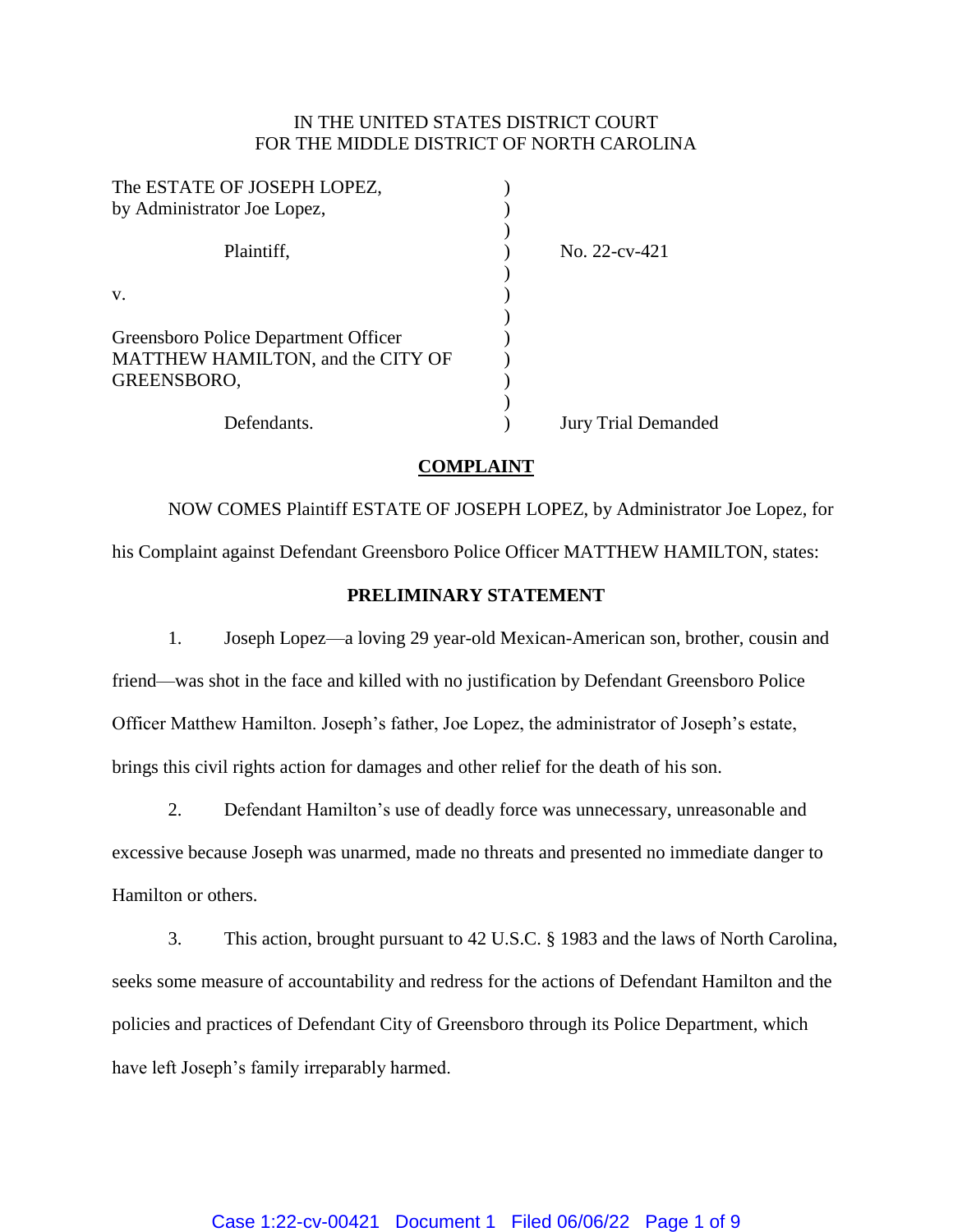#### **JURISDICTION AND VENUE**

4. This action is brought pursuant to 42 U.S.C. § 1983 to redress the deprivation under color of law of Plaintiff's rights as secured by the United States Constitution.

5. This Court has jurisdiction over federal claims pursuant to 28 U.S.C. § 1331 and state law claims pursuant to 28 U.S.C. § 1367.

6. Venue is proper under 28 U.S.C. § 1391(b). Defendant Hamilton resides within this judicial district. Additionally, the events giving rise to the claims asserted herein occurred within this judicial district.

### **PARTIES**

7. Plaintiff Joe Lopez is the father of Joseph Lopez, he is a resident of the City of Greensboro, and he has been appointed by the Guilford County Clerk of Superior Court, North Carolina to serve as the administrator of the estate of Joseph Lopez. Joe Lopez is a party to this action solely in his capacity as the administrator of his son's estate.

8. Defendant Matthew Hamilton was at all times relevant to this action employed as a police officer in the Greensboro Police Department and engaged in the conduct complained of under color of state law and in the course and scope of his employment. Defendant Hamilton is sued in his individual capacity.

9. Defendant City of Greensboro is a North Carolina municipal corporation, was the employer of Defendant Hamilton, and is responsible for the policies, practices, patterns and customs of the Greensboro Police Department as set forth more fully herein.

 $\overline{\mathcal{L}}$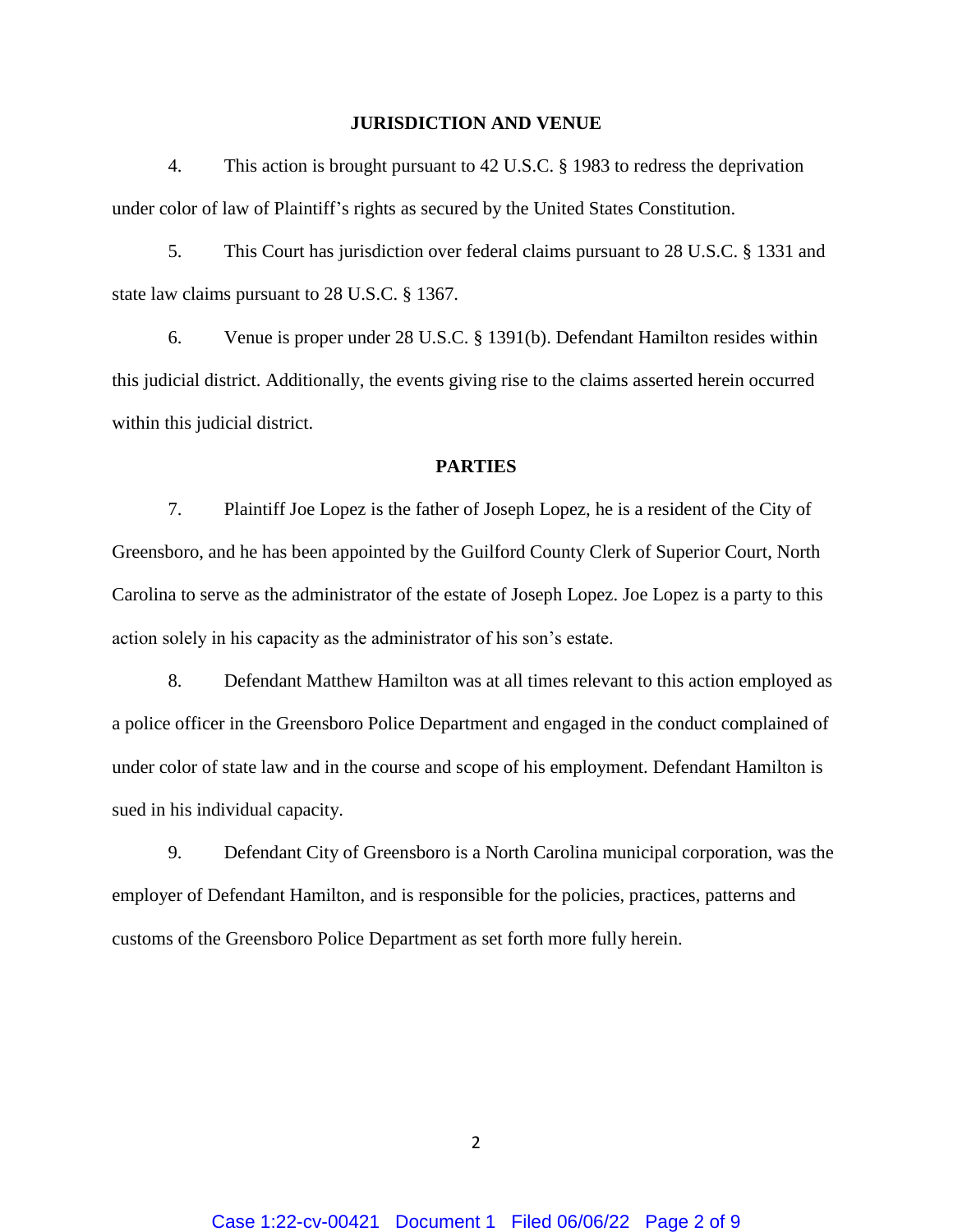#### **FACTUAL ALLEGATIONS**

#### **The Killing of Joseph Lopez**

10. On the night of November 19, 2021, numerous Greensboro Police Department officers, including Defendant Greensboro Police Department Officer Matthew Hamilton, responded to a residence at 3504 Cloverdale Drive in Greensboro, where it had been allegedly reported that decedent Joseph Lopez had been trying to enter.

11. Officer Hamilton and other GPD officers located Joseph inside a small room that was located at the rear of a two car garage at the residence.

12. Defendant Hamilton, who was a police dog handler, approached and opened the door of the room with his police dog on a leash.

13. As he stood next to the open door, Defendant Hamilton said, "Greensboro police, if you're in there, make yourself known."

14. Joseph replied, "Yes, I'm here."

15. Defendant Hamilton then said, "Come on out with your hands up or I'll send my dog in there and he'll bite you."

16. Joseph responded in a non-threatening manner that he would come out when it was "safe" to do so.

17. Shortly thereafter, and without justification, Defendant Hamilton then released his police dog into the room where Joseph was sitting.

18. The dog unjustifiably attacked Joseph who yelled out in distress.

19. Seconds later, Defendant Hamilton walked through the door, pulled his handgun from his holster, stepped into the room, and without saying anything, shot Joseph once square in the face with his service handgun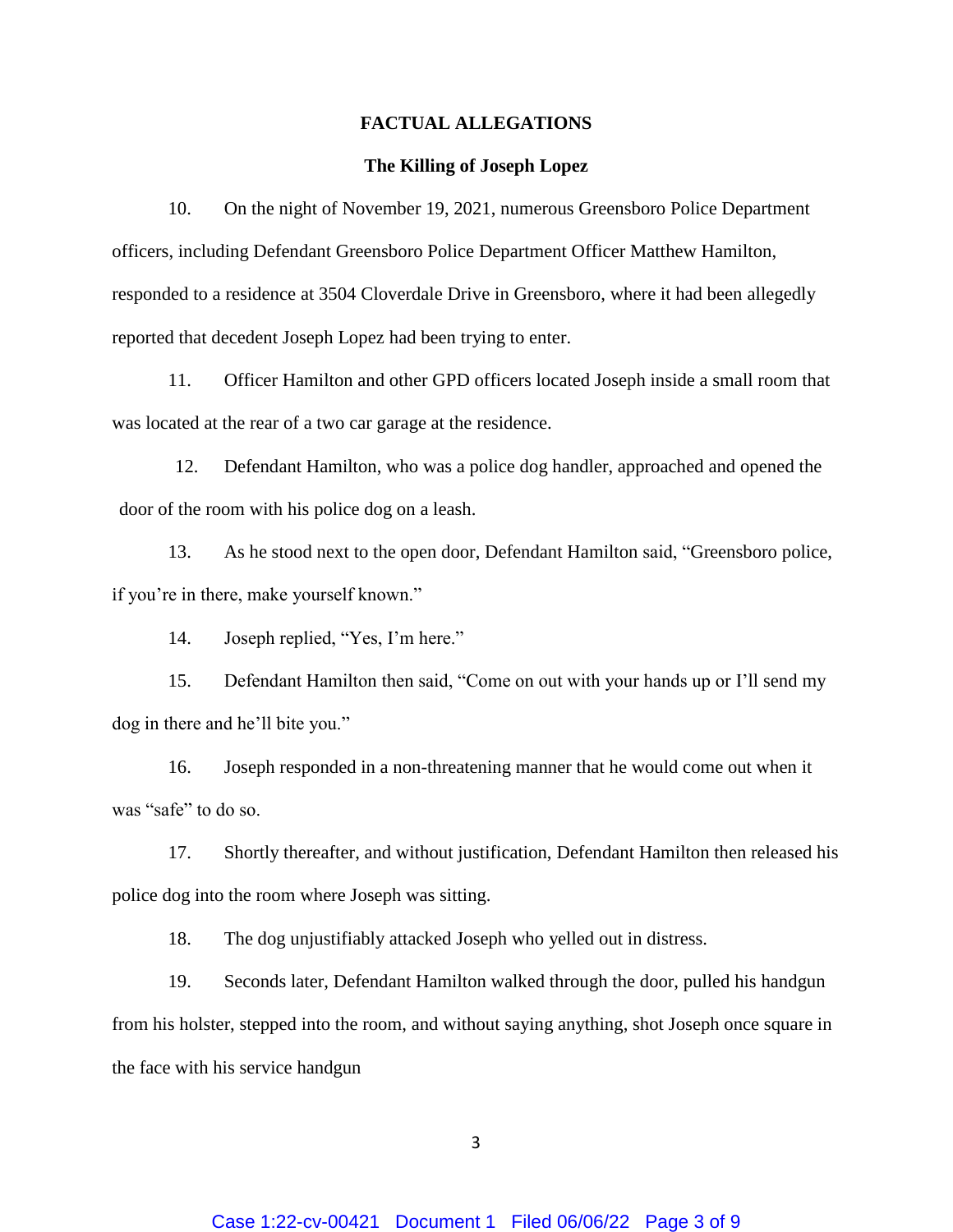20. Joseph died at the scene as a result of the hollow-point gunshot wound.

21. Immediately after fatally shooting Joseph Lopez square in the face, Defendant Hamilton exclaimed "Oh shit . . . fuck."

22. Defendant Hamilton's use of deadly force was objectively unreasonable.

23. Joseph was unarmed, was sitting in a chair approximately 15 feet away from Hamilton, he made no verbal or physical threats to Defendant Hamilton or others, and presented no immediate danger to Defendant Hamilton or others.

24. As a direct and proximate cause of the actions of Defendant Hamilton as detailed above, Joseph suffered, among other things, terror, bodily injury, pain, suffering, and death.

25. Moments after fatally shooting Joseph, Defendant Hamilton attempted to coverup his illegal and unconstitutional actions by falsely claiming to his fellow officers that "I saw something in his hand."

26. Hamilton and his fellow officers cooperated in this cover-up by moving Joseph's body, by otherwise spoliating the crime scene, and by giving false stories to investigators who nonetheless classified the case as a "homicide/murder."

27. The Defendant City through its Police Department, despite having exclusive access to the Body Worn Camera (BWC) videos of Defendant Hamilton and the other GPD officers on the scene, contemporaneously issued a false and materially incomplete press release concerning the "murder/ homicide" of Joseph Lopez.

28. To date, Defendant Hamilton has not been disciplined for this "homicide/murder" and remains a paid member of the force to this day, some six months later.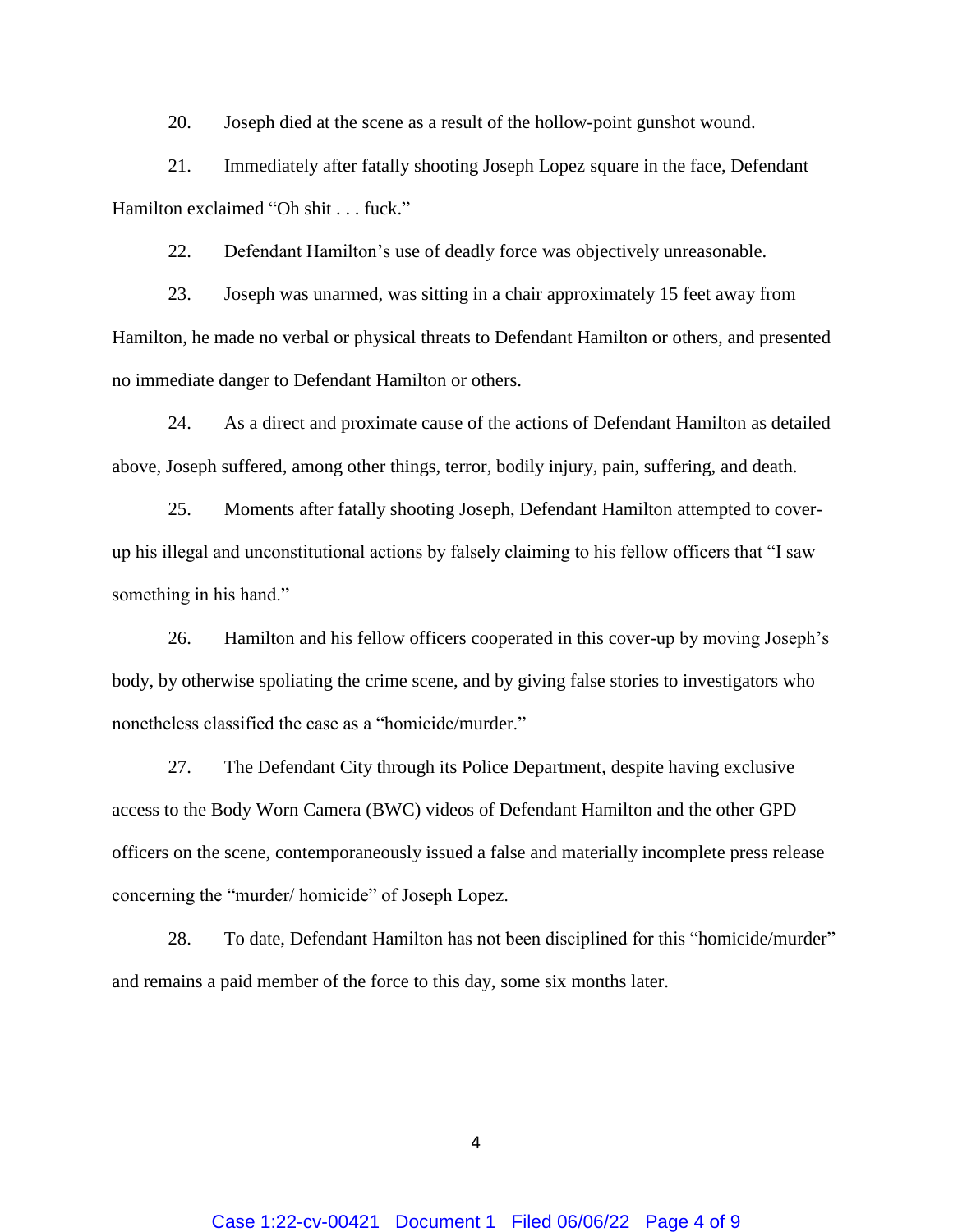29. Defendant Hamilton's conduct as detailed above was willful, malicious, oppressive and in reckless disregard for the constitutional rights of Joseph, thus justifying punitive damages.

#### **De Facto Policies, Practices, Patterns, and Customs of the City of Greensboro**

30. The Defendant City of Greensboro, before, during and after the unconstitutional shooting of Joseph Lopez, had in place several related policies, practices, and customs, including but not limited to:

- a. An unconstitutional pattern and practice of using excessive and deadly force disproportionately against persons of color;
- b. Failing to properly discipline GPD officers who engage in excessive and/or deadly use of force and by otherwise publicly covering-up the true nature of these incidents;
- c. Failing to properly train and supervise GPD officers in the specific areas of use of canines, use of deadly force in circumstances when a citizen is unarmed and presents no danger to himself, the officers involved, or any other person, and in de-escalation tactics.
- 31. The pattern, practices and customs of excessive force, failure to discipline and cover-up are evidenced, *inter alia* by the following:
	- a. Many hundreds of incidents of GPD officers hogtying citizens, from 1998 to 2018, disproportionately employed against people of color, without any discipline imposed for this excessive use of force against the hundreds of GPD officers who participated in this conduct;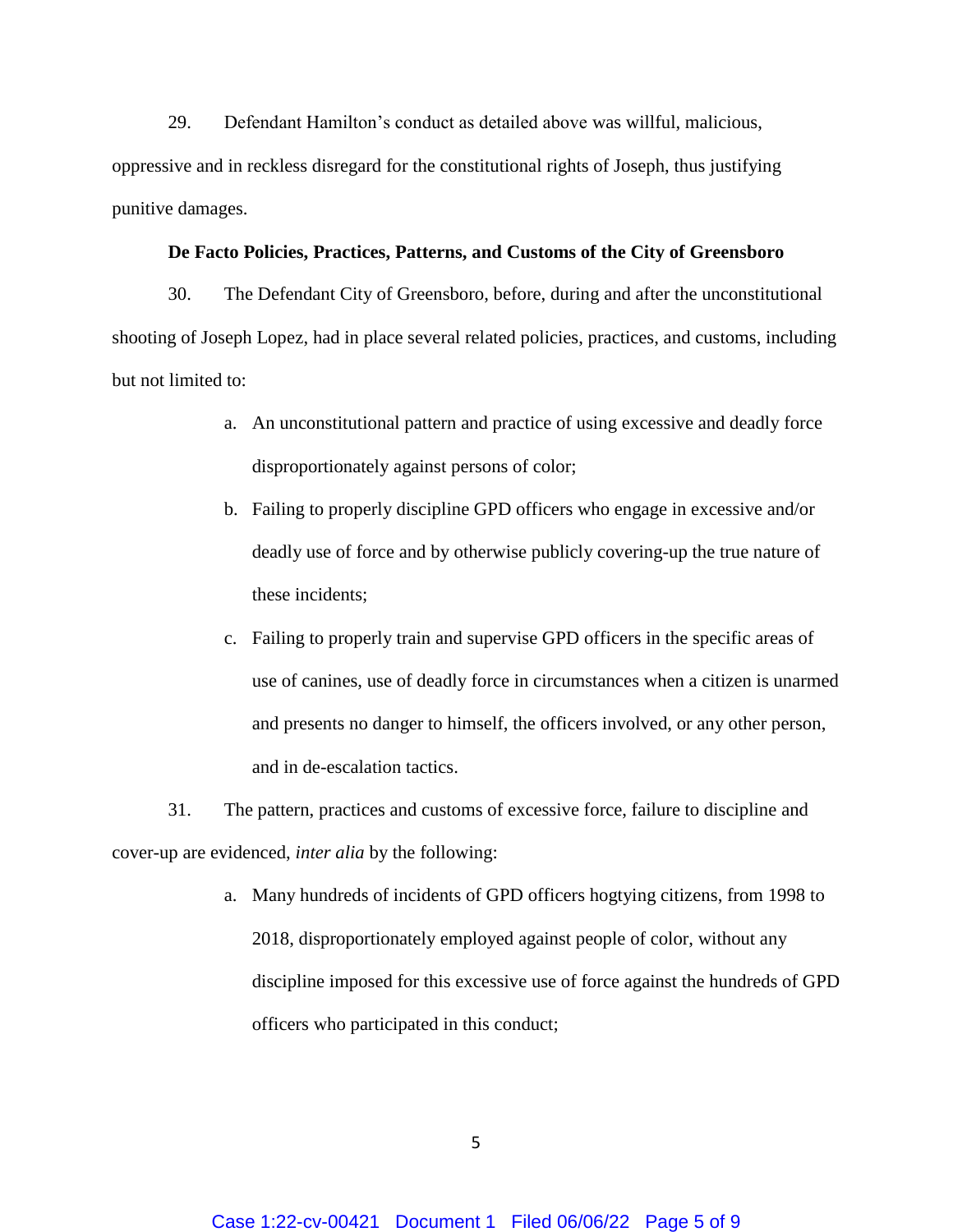- b. Evidence of hundreds of these incidents spanning from 2014 to 2018 are identified and located in GPD police documents and BWC videos;
- c. These incidents include the September 8, 2018 hogtying of Marcus Smith, an African American man suffering a mental health crisis by 8 white GPD officers and supervisors; the September 7, 2018 hogtying of Preston Womack; the April 24, 2018 hogtying of Teika Carter; and the August 6, 2018 hogtying of Jaqueline Burgess, all of whom were also African American;
- d. Numerous other cases of the use of excessive and/or deadly force, failure to properly discipline and cover-up include, but are not limited to, those of Eva Foster, Dejuan Yourse, Rufus Scales, Devin Scales, Zared Jones, Jose Charles, Chieu Di Thi Vo, Isaiha Shields, all of whom are persons of color, and dozens of other excessive use of force cases from 2014 to 2018 that are identified in GPD police documents and BWC videos.

32. The City, through its successive police superintendents and other high ranking police command personnel, had actual and constructive notice of these patterns, practices and customs, and participated, acquiesced in, encouraged and/or otherwise were deliberately indifferent to them.

## **FIRST CAUSE OF ACTION (42 U.S.C. § 1983 – Excessive Force)**

33. Each paragraph of this Complaint is incorporated as if restated fully herein. 34. As described in the preceding paragraphs, the conduct of Defendant Hamilton toward Joseph Lopez constituted excessive force in violation of the Fourth and Fourteenth Amendments of the United States Constitution.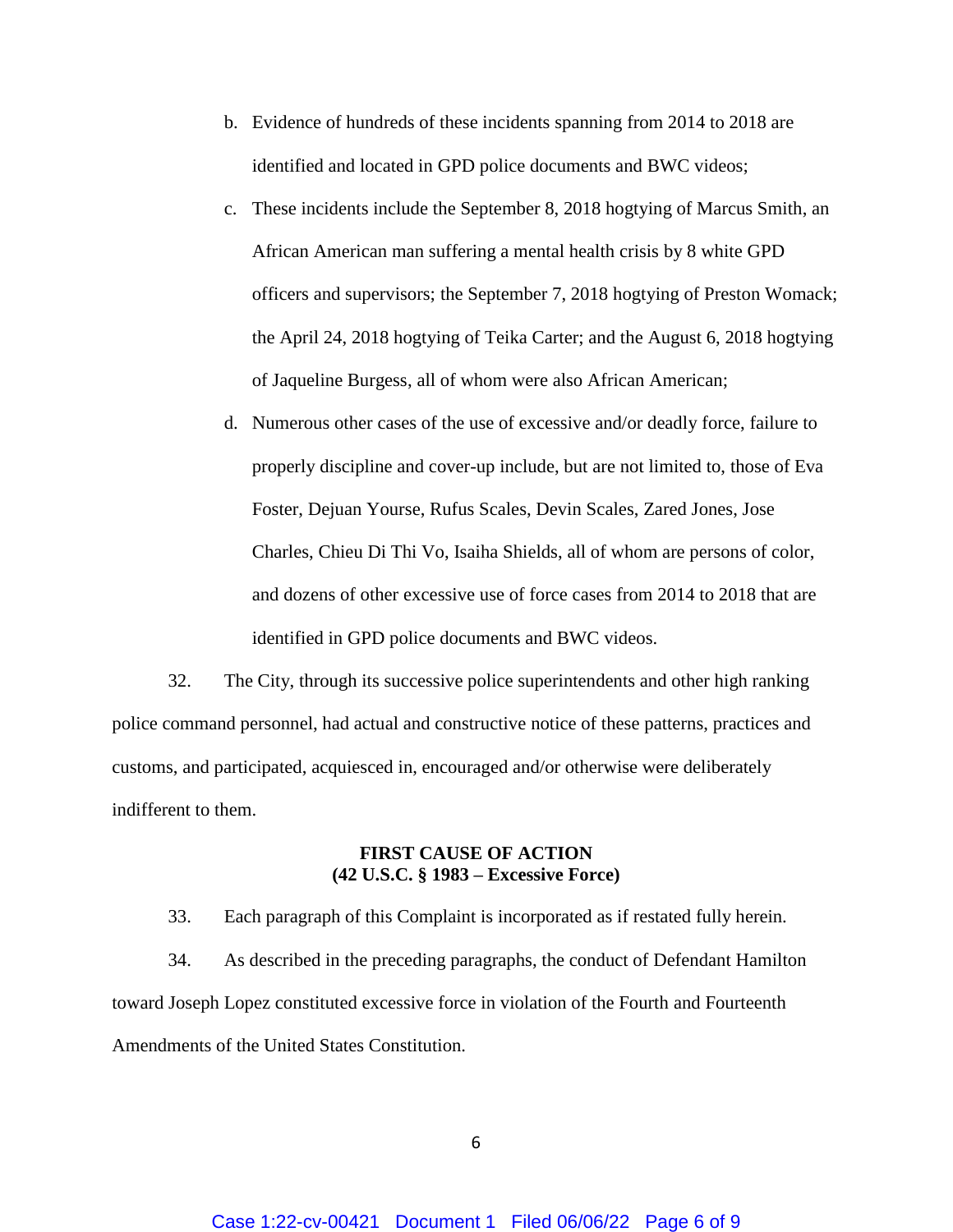35. The misconduct described in this Cause of Action was objectively unreasonable and undertaken with willfulness and reckless indifference to the rights of others.

36. The foregoing wrongful acts of Defendant Hamilton terrorized and killed Joseph Lopez.

37. As a proximate result of the foregoing wrongful acts of Defendant Hamilton, Joseph Lopez sustained damages, including physical and emotional pain and suffering before death, and a loss of the enjoyment of life and other hedonic damages after death.

38. This Cause of Action is brought by the Estate of Joseph Lopez, by Administrator Joe Lopez.

## **SECOND CAUSE OF ACTION (42 U.S.C. § 1983 –** *Monell* **Liability)**

39. Each paragraph of this Complaint is incorporated as if restated fully herein.

40. At all times relevant to this Complaint, Defendant City of Greensboro, by and through, *inter alia*, its Police Department, Chiefs of Police, and City Managers, with deliberate indifference, and conscious and reckless disregard to the safety, security and constitutional and statutory rights of Decedent Joseph Lopez, including the right to be free from unreasonable and excessive force under the Fourth and Fourteenth Amendments, maintained, enforced, tolerated, ratified, permitted, acquiesced in, and/or applied, among others, one or more of the policies, practices, patterns, and customs, individually or together, as alleged above.

41. As a direct and proximate result of one or more of the foregoing alleged policies, patterns, practices and/or customs, Decedent Joseph Lopez and Plaintiff sustained injury, death, and damage as further set forth above.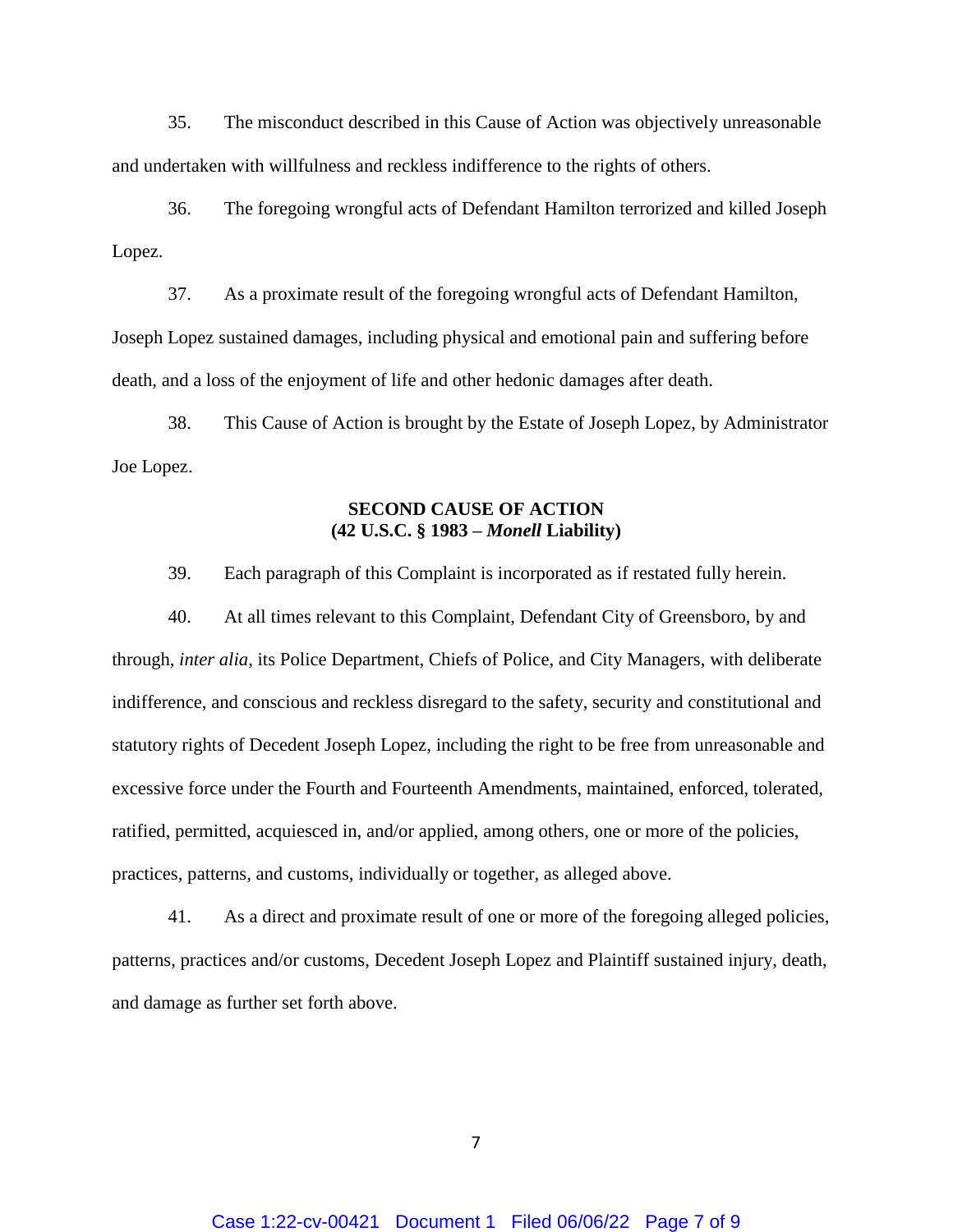## **THIRD CAUSE OF ACTION (State Law – Wrongful Death)**

42. Each paragraph of this Complaint is incorporated as if restated fully herein.

43. The wrongful death of Joseph Lopez was proximately caused by the wrongful acts, negligence, neglect, default, malice, and/or willful and wanton conduct of Defendant Hamilton, as described above, in violation of N.C. Gen. State. § 28A-18-2.

44. Joseph Lopez was and is survived by his parents, Joe Lopez and Lisa Munsey, who constitute his heirs under North Carolina law.

45. Joseph Lopez's parents suffered, and continue to suffer, significant emotional distress and harm, including but not limited to, the loss of support, society and companionship with Joseph Lopez.

#### **RELIEF**

WHEREFORE, Plaintiff asks that this Court enter judgment in its favor and against Defendants, awarding substantial compensatory damages, attorneys' fees and costs, and, because Defendant Hamilton acted in a malicious and/or willful and wanton manner, punitive damages against Defendant Hamilton, as well as any other relief this Court deems appropriate.

### **JURY DEMAND**

Plaintiff hereby demands a trial by jury pursuant to Federal Rule of Civil Procedure 38(b) on all issues so triable.

Dated: June 6, 2022 Respectfully submitted,

/s/ Graham Holt One of Plaintiff's Attorneys

Graham Holt G. Flint Taylor, Ben H. Elson THE LAW OFFICE OF GRAHAM HOLT PEOPLE'S LAW OFFICE Post Office Box 41023 1180 N. Milwaukee Ave. Greensboro, North Carolina 27404 Chicago, Illinois 60642